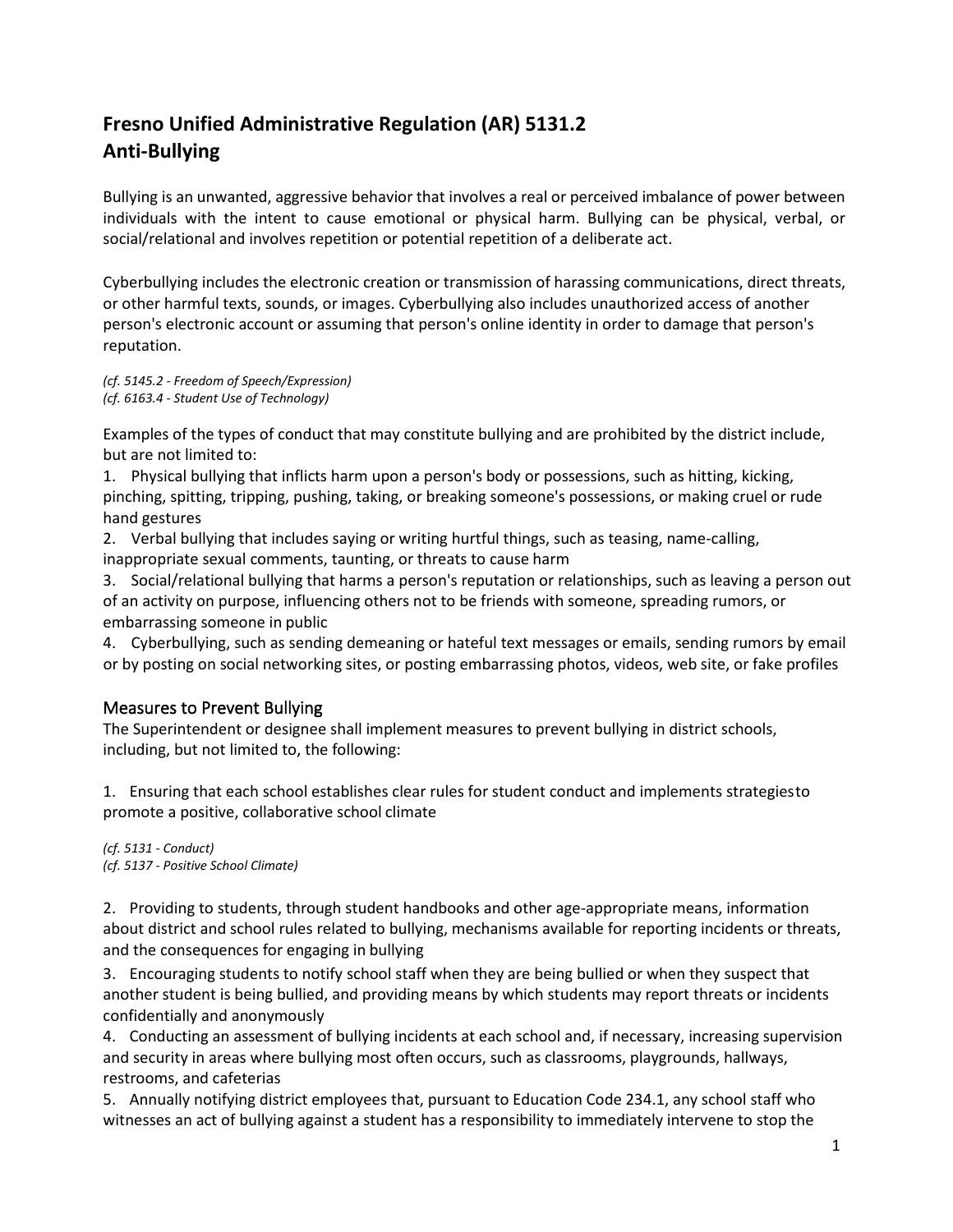incident when it is safe to do so

## Staff Development

The Superintendent or designee shall make the California Department of Education's online training module on the dynamics of bullying and cyberbullying, which includes the identification of bullying and cyberbullying and the implementation of strategies to address bullying, available annually to all certificated staff and to other employees who have regular interaction with students. (Education Code 32283.5)

*(cf. 4131 - Staff Development) (cf. 4231 - Staff Development) (cf. 4331 - Staff Development)*

The Superintendent or designee shall provide training to teachers and other school staff to raise their awareness about the legal obligation of the district and its employees to prevent discrimination, harassment, intimidation, and bullying of district students. Such training shall be designed to provide staff with the skills to:

1. Discuss the diversity of the student body and school community

2. Discuss bullying prevention strategies with students, and teach students to recognize the behavior and characteristics of bullying perpetrators and victims

- 3. Identify the signs of bullying or harassing behavior
- 4. Take immediate corrective action when bullying is observed

5. Report incidents to the appropriate authorities, including law enforcement in instances of criminal behavior

## Student Instruction

As appropriate, the district shall provide students with instruction, in the classroom or other educational settings, that promotes social-emotional learning, effective communication and conflict resolution skills, character/values education, respect for cultural and individual differences, self-esteem development, assertiveness skills, and appropriate online behavior.

*(cf. 6142.8 - Comprehensive Health Education) (cf. 6142.94 - History-Social Science Instruction)*

The district shall also educate students about the negative impact of bullying, discrimination, intimidation, and harassment based on actual or perceived immigration status, religious beliefs and customs, or any other individual bias or prejudice.

Students should be taught the difference between appropriate and inappropriate behaviors, how to advocate for themselves, how to help another student who is being bullied, and when to seek assistance from a trusted adult. Any employee who permits or engages in bullying or retaliation related to bullying shall be subject to disciplinary action up to and including dismissal.

To discourage cyberbullying, teachers should advise students to be cautious about sharing passwords, personal data, or private photos online and to consider the consequences of making negative comments about others online.

## Filing of Complaints and School-Level Investigation

Any student, parent/guardian, or other individual who believes that a student has been subjected to bullying or who has witnessed bullying may report the incident to a teacher, the principal, or any other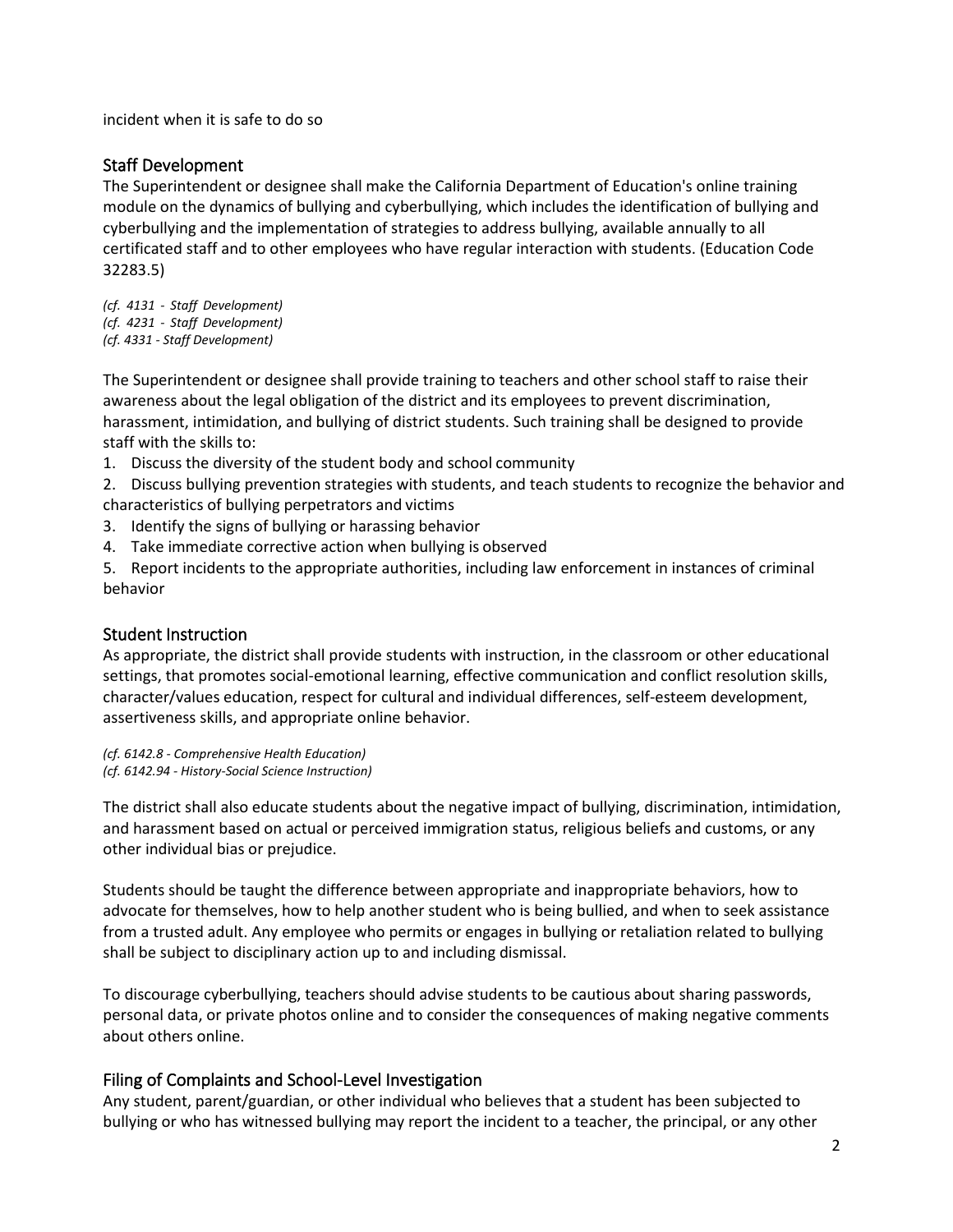available school employee.

Complaints of bullying shall be investigated and resolved in accordance with site-level grievance procedures specified in AR 5145.7 – Sexual Harassment.

When a student is reported to be engaging in bullying off campus, the Superintendent or designee shall investigate and document the activity and shall identify specific facts or circumstances that explain the impact or potential impact on school activity, school attendance, or the targeted student's educational performance.

When a report of bullying is submitted, the principal or a district compliance officer shall inform the student or parent/guardian of the right to file a formal written complaint in accordance with AR 1312.3. The student who is the alleged victim of the bullying shall be given an opportunity to describe the incident, identify witnesses who may have relevant information, and provide other evidence of bullying.

## *([cf. 1312.3 -](https://nam02.safelinks.protection.outlook.com/?url=http%3A%2F%2Fgamutonline.net%2FdisplayPolicy%2F1074993%2F5&data=02%7C01%7CPete.Summers%40fresnounified.org%7Ccdcd305e4821402f10c008d73795f521%7C74c9008303c6453a801c9251cdd17eb8%7C0%7C0%7C637038989506654432&sdata=R%2FWvuIfpqP0e6IjJeO4HOTuHRWeQEfbEA3QcwPezBvw%3D&reserved=0) Uniform Complaint Procedures)*

Within one business day of receiving such a report, a staff member shall notify the principal of the report, whether or not a uniform complaint is filed. In addition, any school employee who observes an incident of bullying involving a student shall, within one business day, report such observation to the principal or designee, whether or not the alleged victim files a complaint.

Within two business days of receiving a report of bullying, the principal shall notify the district compliance officer identified in AR 1312.3.

When the circumstances involve cyberbullying, individuals with information about the activity shall be encouraged to save and print any electronic or digital messages that they feel constitute cyberbullying and to notify a teacher, the principal, or other employee so that the matter may be investigated. When a student uses a social networking site or service to bully or harass another student, the Superintendent or designee may file a request with the networking site or service to suspend the privileges of the student and to have the material removed.

# Discipline/Corrective Actions

Corrective actions for a student who commits an act of bullying of any type may include counseling, behavioral intervention and education, and, if the behavior is severe or pervasive as defined in Education Code 48900, may include suspension or expulsion in accordance with district policies and regulations

- *(cf. 5138 - Conflict Resolution/Peer Mediation)*
- *(cf. 5144 - Discipline)*
- *(cf. 5144.1 - Suspension and Expulsion/Due Process)*
- *(cf. 5144.2 - Suspension and Expulsion/Due Process (Students with Disabilities))*
- *(cf. 6159.4 - Behavioral Interventions for Special Education Students)*

When appropriate based on the severity or pervasiveness of the bullying, the Superintendent or designee shall notify the parents/guardians of victims and perpetrators and may contact law enforcement.

The Superintendent, principal, or principal's designee may refer a victim, witness, perpetrator, or other student affected by an act of bullying to a school counselor, school psychologist, social worker, child welfare attendance personnel, school nurse, or other school support service personnel for case management, counseling, and/or participation in a restorative justice program as appropriate. (Education